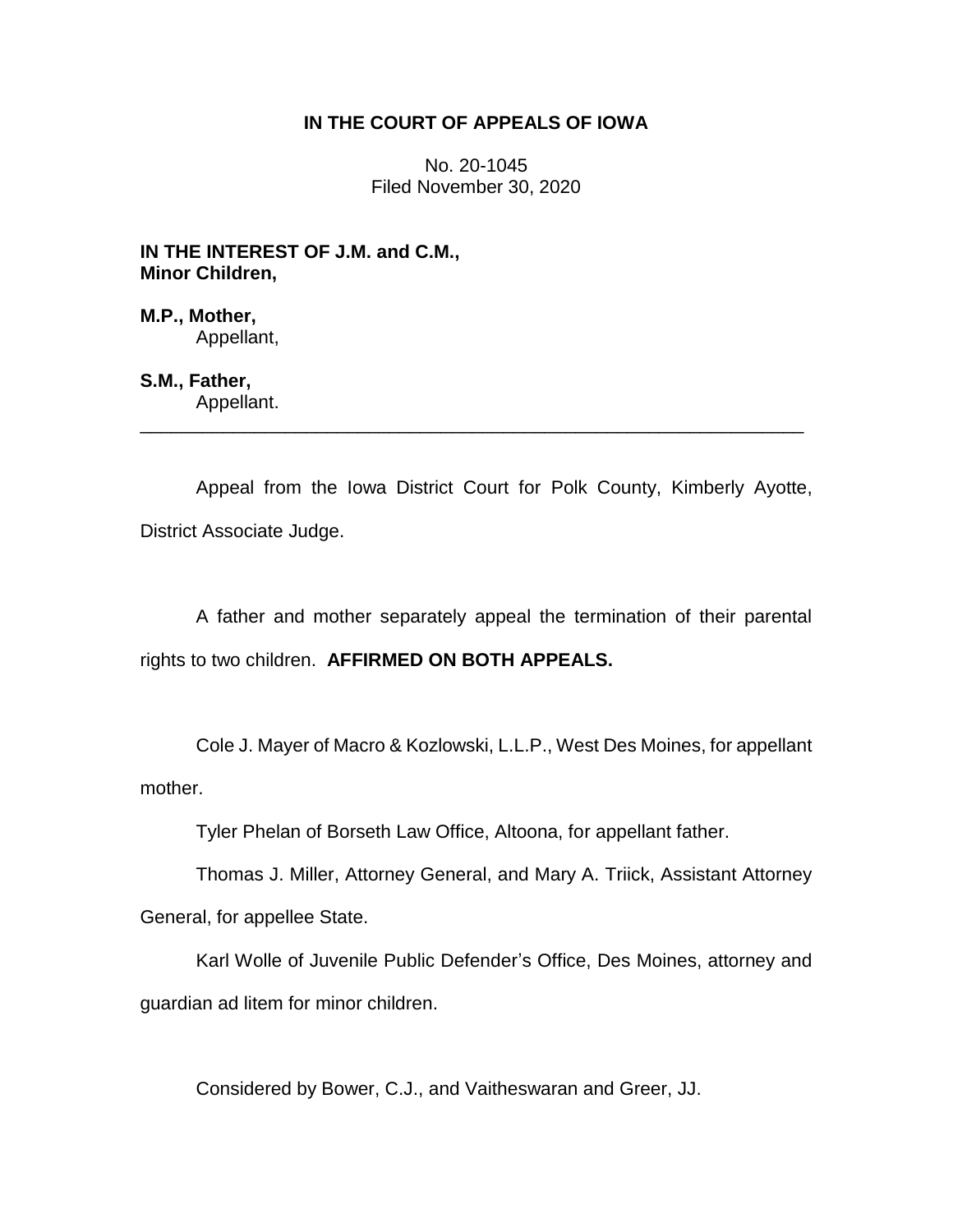## **VAITHESWARAN, Judge.**

A father and mother separately appeal the termination of their parental rights to two children, born in 2010 and 2011. The children came to the attention of the department of human services in 2019 after their highly-intoxicated mother strangled one of them. The children were removed and adjudicated in need of assistance. The case proceeded to termination during the COVID-19 pandemic. As a result, the termination hearing was held virtually by authorization of the supreme court.

The juvenile court terminated parental rights pursuant to several provisions. *See* Iowa Code § 232.116(1)(d), (f), (i) (2020). The court also found that termination of parental rights was in the children's best interests and the statutory exceptions to termination were inapplicable. *See id*. § 232.116(2), (3). Both parents appealed.

## *I. Father*

The children's father was incarcerated throughout the proceedings. He did not expect to be released until 2023.

The father concedes the State proved that the children could not be returned to his custody at the time of the termination hearing. *See id*. § 232.116(1)(f). He argues the court should have declined to terminate his parental rights and should have placed the children in a guardianship so he could have ongoing contact with them. In that context, he also asserts termination was not in the children's best interests and exceptions to termination should have been invoked.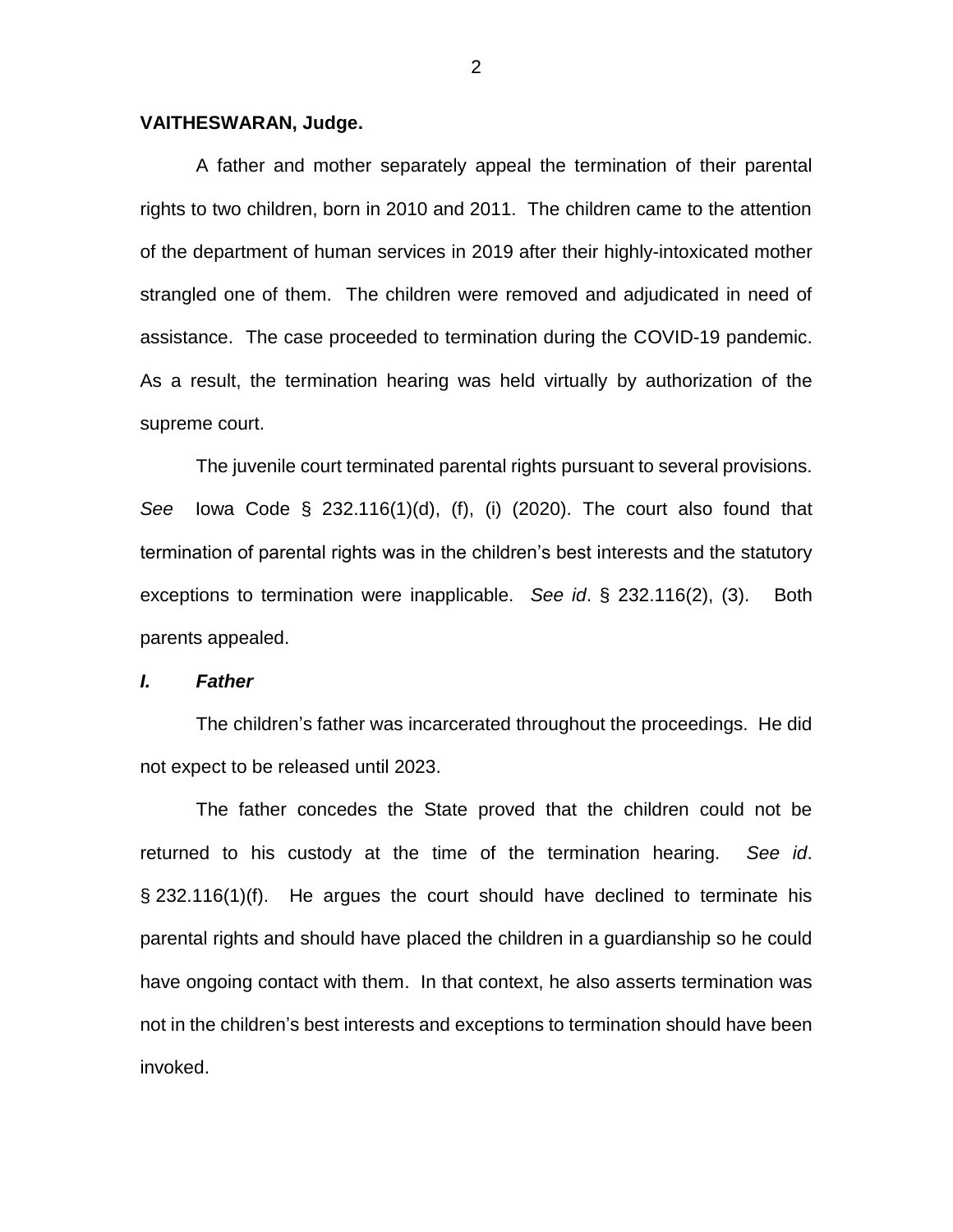"[A] guardianship is not a legally preferable alternative to termination." *In re A*.*S*., 906 N.W.2d 467, 477 (Iowa 2018) (citation omitted). "Although a guardianship may provide some permanency, it does not necessarily provide stability for the child." *In re R*.*S*.*R*., No. 10-1858, 2011 WL 441680, at \*4 (Iowa Ct. App. Feb. 9, 2011). "So long as a parent's rights remain intact, the parent can challenge the guardianship and seek return of the child to the parent's custody." *Id*.

The father sought to have the children placed in a guardianship with their maternal grandfather while preserving his parental rights. The department supported a transfer of the children to the grandfather's care but did not support maintaining the father's parental rights. In a department employee's view, the children "need[ed] to know where they [were] going to be permanently."

On our de novo review, we agree with the employee's assessment. The father was not slated to be released from prison for several years, and he failed to maintain a relationship with them for about half their lives. Given the upheavals they had already experienced, they required a stable and permanent living arrangement. As the children's guardian ad litem stated, "I believe that these kids, whatever happens, that they need certainty, that they need an answer and that they need an answer as soon as possible."

We conclude termination of the father's parental rights was in the children's best interests, the court appropriately denied his request to invoke an exception to termination, and the creation of a guardianship without termination was not warranted.

3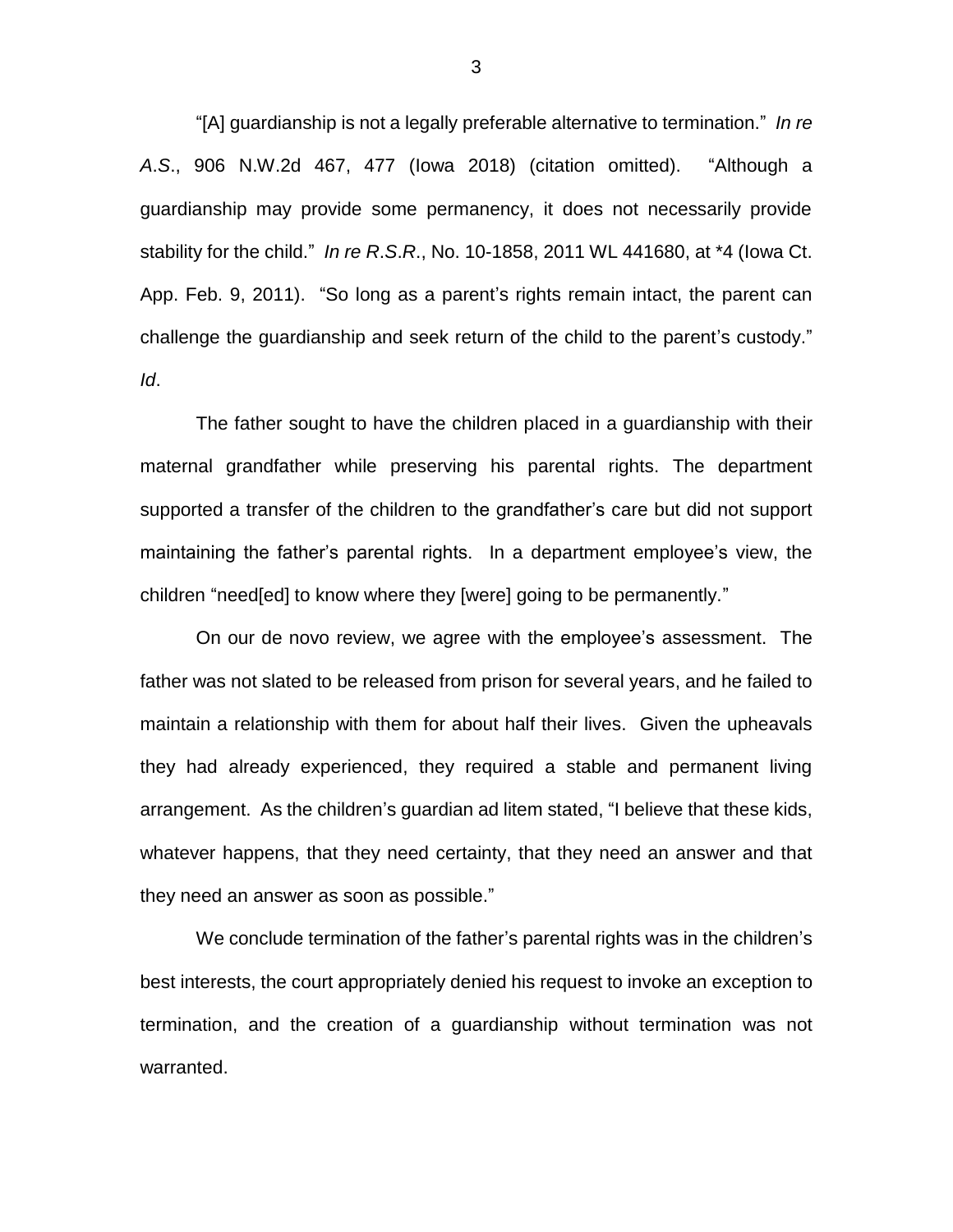*II. Mother*

Preliminarily, the mother contends due process required an in-person termination hearing. This court recently held otherwise, considering "additional safeguards" that were employed to protect the parents' rights, as in this case. *See In re A*.*H*., \_\_\_ N.W.2d\_\_\_, \_\_\_, No. 20-0654, 2020 WL 4201762 at \*5–9 (Iowa Ct. App. July 22, 2020).

The mother next contends the State failed to prove the grounds for termination. She admitted she "grossly underreported" her alcohol consumption "through the near entirety of this case." While she testified she did not "stay intoxicated every single day," she said she "absolutely" did drink and her last drink was "maybe a week" before the termination hearing. She also conceded missing multiple breath screenings for her probation officer and providing multiple positive screens. Her violations were so numerous that her probation officer recommended revocation of her deferred judgment on the charge resulting from the strangulation and admittance into an inpatient treatment program at a women's correctional facility. On our de novo review, we agree with the juvenile court that the children could not be returned to the mother's custody. *See* Iowa Code § 232.116(1)(f)(4).

This brings us to the mother's contention that termination was not in the children's best interests. *See id.* § 232.116(2). The mother's untreated addiction compromised the safety of one of the children in 2019. Over the ensuing fifteen months, there was scant indication that the mother seriously worked toward sobriety. At the termination hearing, she admitted she "definitely" needed additional treatment. In light of her concession and the continuing threat to the

4